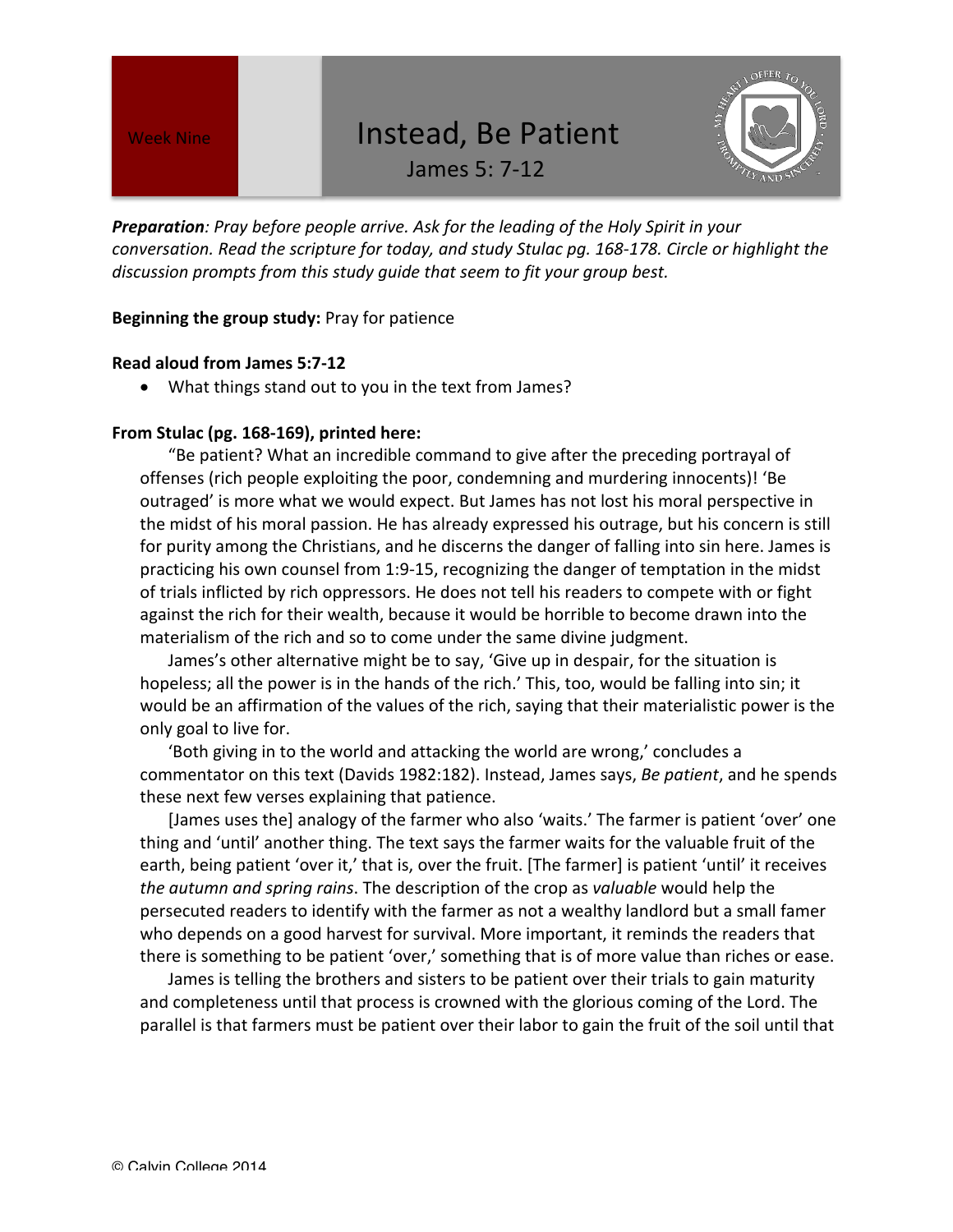fruit receives the coming of the rain. Do you want to learn patience? The first step is a choice of values. Set your heart on becoming 'mature and complete.'  $^{\prime\prime}$ <sup>1</sup>

## **Getting started:**

- Talk about the areas of your life where you need to practice patience.
- If you are willing, share about the areas of your life where you are suffering (where all you want to do is say, "Enough! I can't take it anymore!")

These verses mention several times the importance of practicing patience in the midst of suffering. But this isn't easy to do, because our suffering may produce a lot of pressure, pain, or doubt. Stulac thinks James is encouraging readers to hold onto belief in the midst of suffering. Trust God's grace. You can be honest and real with how you are struggling – but continue to rely on God's grace, and don't give up on your faith.

- What's your initial reaction to experiencing trouble or suffering? Anger? Pushing it down so that no one can see it? Running away? Be honest with your answers.
- Trusting God's grace in patience doesn't mean that you can't be honest about the pain you are experiencing. How has your pain affected your faith?

James is writing from hope and confidence. It's as if he's saying, "be patient, because Jesus Christ has the final say. Jesus has conquered sin and death. This is not the way it will always be  $-$  there will not always be suffering. The Lord is coming near."

- "The Lord is coming near...the Lord is full of compassion and mercy." These are the words of James. Talk about the hope that comes with the patience James describes.
- Sometimes reminders of patience can produce more frustration than hope. And telling other people to simply be patient in the face of loss is *not* something you should do. But as a Christian community, we can pray for them  $-$  especially when they feel like they can't pray. Take some time now to pray for those who may be facing trouble, but can't pray.

Have patience with each other. Allow the other to mourn a loss; allow the other to make changes (remember, changes aren't easy, and rarely are they quick). Care for each other well in the long-term; but don't give up in despair. God delivers us, and in this we can rejoice.

- Consider reading Matthew 5:11-12 and talk about how Jesus's words connect to our text today from James.
- Also, consider reading Psalm 37. Discuss how God calls us to faithfulness, and how we can trust in God as our deliverer.
	- $\circ$  Those who do evil may succeed for a time, but those who put their hope in the Lord will be blessed eternally.

 <sup>1</sup> Stulac, George M. 2010. *James*. IVP Academic.